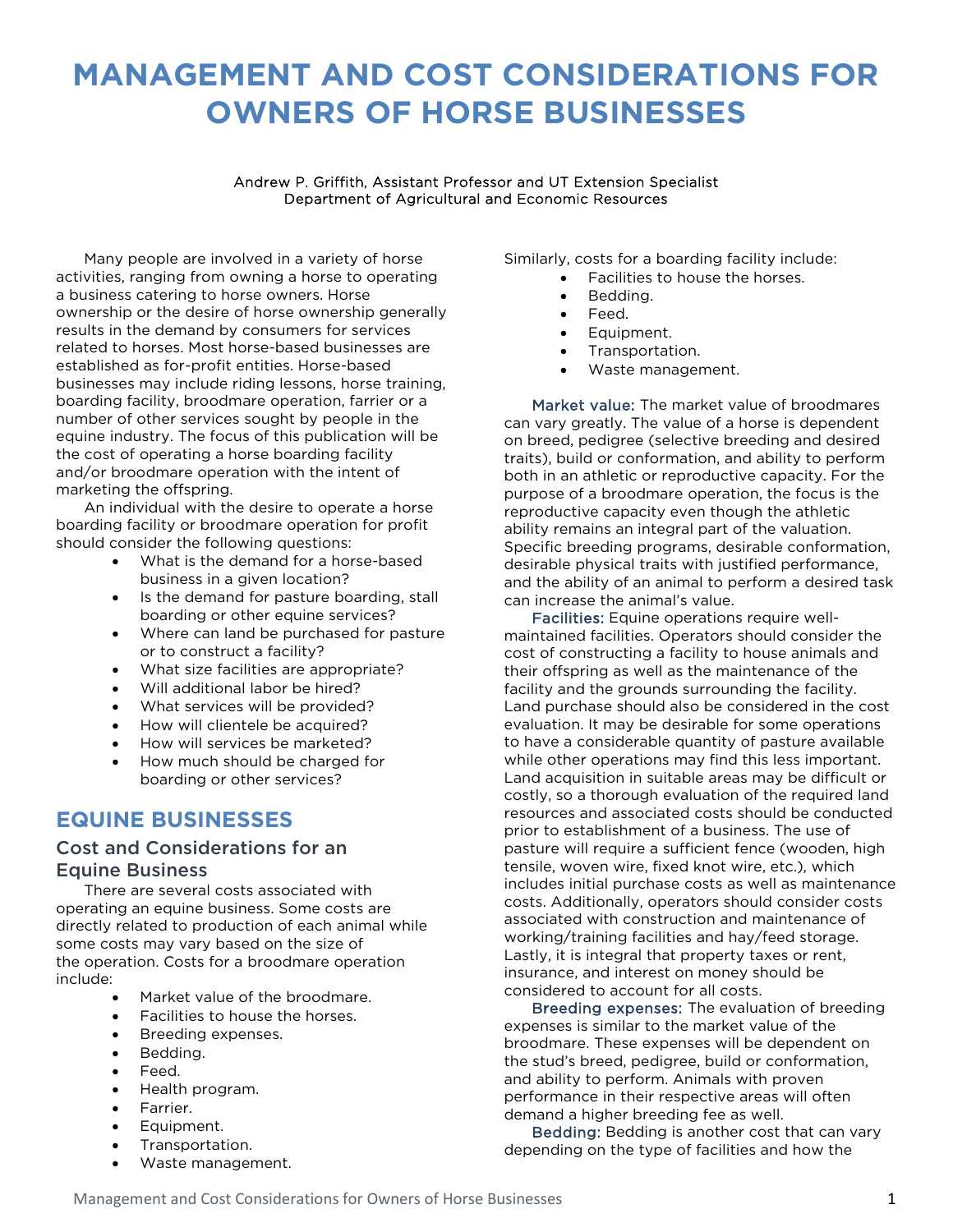animals are housed. However, this is an item that operations should consider when evaluating the costs and returns to the business. Bedding alternatives may include wood shavings, wood pellets, peat moss or straw.

Feed and Water: Feed costs can vary based on the management system being utilized. Pasture and forage are generally the preferred source of nutrients. However, horses in late gestation and lactation that are kept on pasture may need more than pasture to meet their nutritional needs.

Alternatively, horses housed in a barn with no pasture intake will need hay or an alternate forage source and, in some instances, may require supplementation with concentrates (grain) to meet nutritional needs. Horses must consume at least 1 percent of their body weight in forage per day for a healthy digestive system. Non-lactating horses can often be maintained at a forage intake level of 2-2.5 percent of body weight in forage daily while horses in gestation or lactation have a higher nutrient demand.

Horses should have free access to clean, fresh water daily. A horse's daily water needs will increase during lactation. Additionally, water needs can vary based on ambient temperature, activity level and overall health status.

Health program: Health care is a vital component to keeping horses healthy. Preventative health care is generally a good option to manage health care costs. Health care should include deworming based on fecal egg count, medicines to treat minor wounds, vaccinations, and Coggins test (checks for Equine Infectious Anemia (EIA) antibodies in the blood). Other health care costs and veterinary expenses can and will occur. These other costs may include emergency care and humane end of life.

Farrier: Horse hoof care is also important. Hoof care can either be performed by the operation or a farrier can be hired for hoof trimming and/or shoeing. Horses generally need their hooves trimmed about every eight weeks. In addition to trimming the hooves, shoes can be put on the horse. Ultimately, shoeing versus trimming depends on owner preference, hoof health, climate and environment, along with type and location of activity.

Equipment: The cost of equipment can vary greatly. Common equipment needed includes equipment for grooming, feeding, cleaning and riding. Tack may include saddles, stirrups, bridles, halters, reins and bits, while grooming, feeding and cleaning equipment may include brushes, buckets, water systems and a pitchfork. The aforementioned equipment is for general care and equine maintenance. Other specialized equipment may be needed for breeding operations. It is important to remember that some equipment may require repairs and maintenance with associated costs.

Transportation: Transportation costs should also be a consideration for equine operations. These costs may include ownership of a truck and trailer as

well as visits to the veterinary office and potentially a breeding facility.

Waste Management: Waste management is a cost consideration for equine businesses. A 1,000 pound horse produces on average 51 pounds of raw waste a day in the form of manure and urine. Management of equine waste is different for animals housed in a barn relative to animals on pasture. The degree of management necessary for pasture is dependent on the stocking density. In Tennessee, typically a stocking rate of one horse per 2-2.5 acres is recommended. The denser the stocking rate then the more intense pasture management is necessary. Alternatively, increased management is necessary for barn/stall-kept animals. Waste disposal alternatives include on-farm pasture spreading/application, composting and contracting a waste hauler.

Other expenses: Other costs may be incurred in equine businesses that are not outlined in this publication.

### Budgeting Basics

Equine business ownership can be expensive. Therefore, cost and revenue management is important. Thus, it is important to create a budget to account for all costs associated with owning a business to determine if one can afford to establish and operate a viable business.

An in-depth discussion is necessary for budgeting purposes. Costs that should be considered include variable costs and fixed costs.

Variable costs are expenses that change based on production (i.e., the number of horses produced or boarded). Variable costs in equine production include feed, supplements, veterinary/health care, farrier services, bedding and some other discretionary items.

Fixed costs are expenses that do not change based on level of activity or production. For example, assume that fixed costs are \$20,000 per year and this cost is spread across two horses. Thus, the fixed costs per horse per year is \$10,000 (\$20,000/2 horses = \$10,000). Alternatively, if fixed costs remain the same and the costs are attributed to four horses, then the fixed cost per horse per year is \$5,000 (\$20,000/4 horses = \$5,000). Examples of fixed costs are the purchase price of the horse, land, barn/facility to house horses, tack, fencing, truck, trailer, interest expense, repairs and maintenance on buildings and fencing, insurance, rent, and utilities. These costs can be rather large and can account for a large portion of the total annual cost of owning a business. Even if land is owned prior to starting an equine business, it is important to include a cost for the property utilized by the business.

Depreciation is a way to allocate the fixed cost of items that have a useful life of more than one year, i.e., the horse, barn, tack, fencing, truck and trailer. It is used to account for the reduction in value of the asset due to wear and tear over time. For example, if fixed costs are \$20,000 and the asset has a useful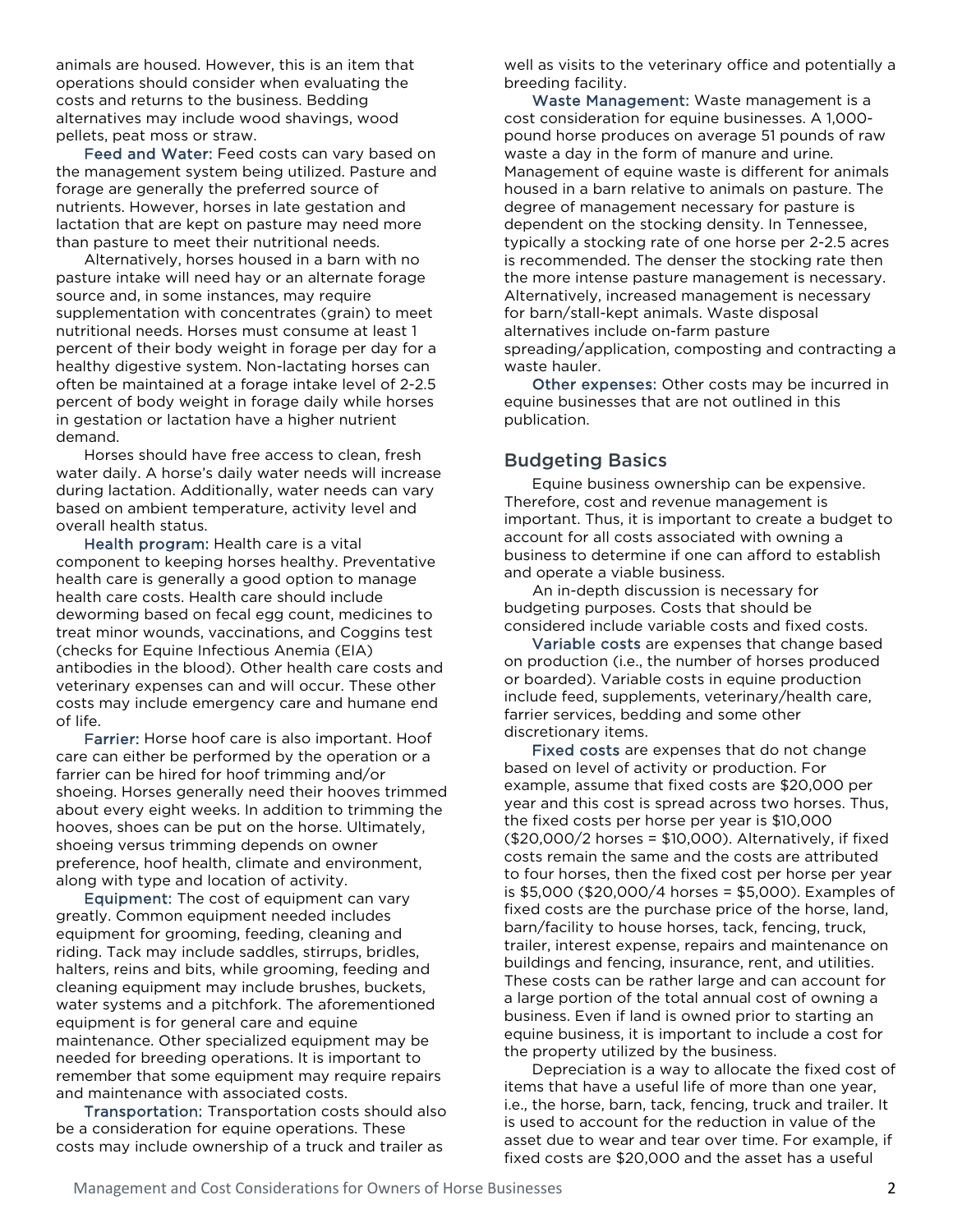life of five years and has a salvage value of \$2,000 at the end of the five years, then the annual cost using straight line depreciation for the fixed asset is (\$20,000−\$2,000)/5 = \$3,600 per year.

Similarly, business owners should consider interest costs. Interest costs represent an opportunity cost on purchased items such as land and equipment. An opportunity cost is the cost of forgoing one alternative to pursue the current action. Interest costs are actually realized when money is borrowed. However, when money is not borrowed and assets are utilized, then an opportunity cost is incurred and that is calculated through an interest expense. For instance, a landowner has the option of using land for an equine business or the landowner can rent the land to someone else. Thus, a business owner has a choice between alternatives and the interest expense represents the cost of choosing one alternative over another.

Many businesses try to achieve "economies of scale" when producing a good relative to fixed costs. An example of economies of scale is in relation to how much of the fixed costs are attributed to a single unit of production. In the case of horses, if fixed costs are \$20,000 a year and there are 10 horses, then \$2,000 (\$20,000/10 horses = \$2,000) of fixed cost is attributed to each horse. Alternatively, if fixed costs remain the same and there are 20 horses, then the fixed cost per horse would be \$1,000 (\$20,000/20 horses = \$1,000).

#### Broodmare Operation Marketing Offspring

One example of an equine business is a broodmare operation. In this business, producers breed mares with the intention of marketing the offspring. This business requires significant research and market analysis. It is imperative for horse breeders to possess a comprehensive understanding of the market they are in and what the demand is for their product. Incorrect market information can be just as bad as, or worse than, having no market information. Thus, horse breeders and potential horse breeders are encouraged to evaluate the market for horses and determine the breed and skill set desired by potential horse owners in the marketing area. The evaluation of this market includes the potential market outside the immediate living/business area as many horses are marketed to owners outside the home state. Additionally, new entrants to the industry are cautioned about using horse values from well-established operations, as values based on reputation and industry connections can be difficult to establish and may not be reasonable for a start-up business.

Table 1 contains example costs and revenue from a broodmare operation breeding four mares and marketing four foals per year. Nothing guarantees a 100 percent foaling rate, but that rate will be used in the example. The sale price of yearling horses can vary based on breed, pedigree and initial training, but can be rather high with a very desirable pedigree. The budget in table 1 assumes four

yearlings are marketed at \$10,000 per head while it is assumed mares have a reproductive life of seven years for total yearly revenue of \$41,143 while total yearly cost is expected to be \$54,909 resulting in a negative return to management and risk of \$13,766 per year.

Variable costs are calculated to be \$33,517 per year. Feed cost and health cost are generally the largest expenses associated with horse ownership. Table 2 and table 3 provide a breakdown of health costs for a complete yearly health program for mares and their offspring respectively. However, breeding and marketing expenses tend to be the primary source of expenditures for broodmare operations, with breeding expenses totaling \$4,860 and marketing expenses totaling \$6,240 in this budget example. A detailed breakdown of breeding and marketing expenditures per animal is presented in tables 4 and 5, respectively. Utilities also can be a rather large operating cost that is easily overlooked. Thus, utility costs are presented in table 6.

Fixed costs contribute about 39 percent of the total cost (\$21,392) and this is largely due to the capital investment necessary for a broodmare operation (table 7) as it relates to the horses, land, facilities and equipment. The majority of fixed costs stem from annual depreciation of assets (\$11,919) while opportunity cost (interest) (\$6,278) is the second largest contributor to fixed costs.

#### Boarding Facility

There are opportunities in the equine industry to create a for-profit operation without having ownership of the horses. One of these opportunities is through boarding facilities. Horses are often boarded by horse owners in facilities owned and operated by other individuals. Boarding facilities provide services to horse owners who otherwise may not be able to provide everything necessary for the horse. Many horse owners use boarding facilities because they do not have the time to feed and care for their horse every day or because they do not have land and a barn.

Boarding operations may provide full board, partial board and/or pasture board, and each of these types of boarding can look vastly different from one boarding facility to the next. Full board is the most expensive type of board and generally includes an individual barn stall, daily feeding and watering, waste removal and bedding, daily turnout for exercise, and potentially other services. Partial board often includes many of the same services as full board but it may only include care on weekdays, which results in the owner providing care on the weekends. Pasture board is exactly as it sounds. Horses are boarded on pasture, and hay and/or concentrate is provided as needed. Pasture board is generally the least expensive board. There are boarding facilities that require the horse owner to purchase their own bedding, feed and other items as well as providing veterinary and farrier care. For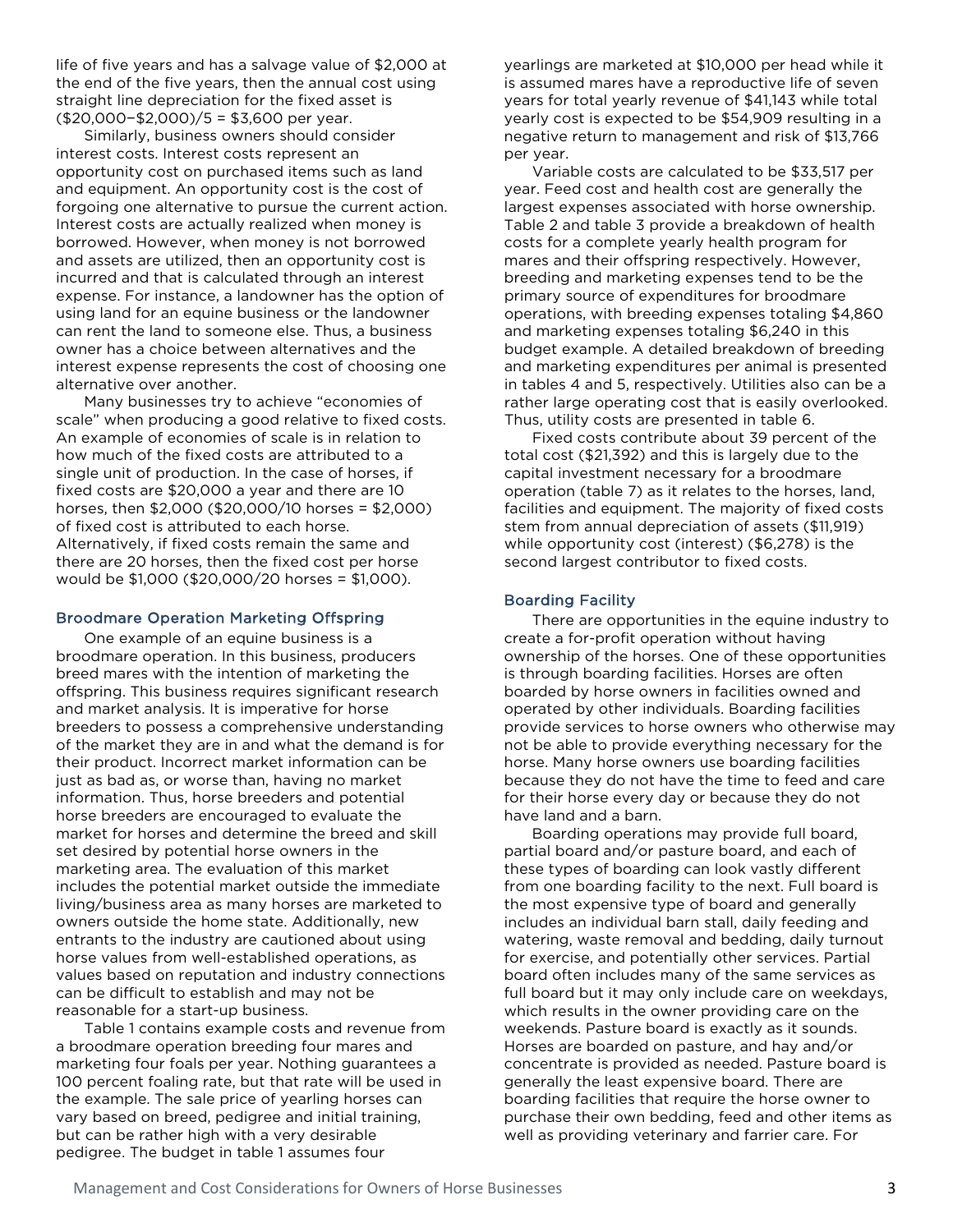more specific cost and management considerations, please refer to previous sections.

Table 8 presents the estimated annual costs and returns to operating a boarding facility with 25 horses on full board. The annual revenue is estimated to be \$120,000, while total annual cost is estimated to be \$105,294, which results in a return to management and risk of \$14,706. Variable costs make up 71 percent of the total cost of operating an equine boarding facility in this example. Aside from labor costs, feed costs are the largest variable expense for the operation (table 9). The third largest cost of such an operation is generally utilities, presented in table 10.

Table 11 details the fixed costs associated with depreciation and interest with operating an equine boarding facility. Annual depreciation accounts for a little over 50 percent (\$15,499) of total fixed costs while the annual interest cost (opportunity cost) accounts for about 34 percent (\$10,571) of total fixed costs. The cost of developing and constructing a boarding facility can be large depending on the elaborateness of the barn and the amenities included; thus, fixed costs will vary considerably from operation to operation. Potential boarding operators are encouraged to evaluate facilities closely to determine the need for certain amenities. Boarding fees also can have a wide range. In general, boarding fees are higher the closer the boarding facility is located to an urban center. The services offered and the quality of service should also be used in determining an appropriate fee level.

Some boarding facilities also provide horse leasing. Though horse leasing is not included in the budget, operators of boarding facilities may want to consider the service of leasing horses to customers. Leasing horses can be a method of generating additional income while also providing the horse owner (often the owner of the boarding facility) the opportunity to continue providing care for the animal.

# **CONCLUSION**

The decision to participate in an equine-based business requires extensive research and evaluation to make an informed decision. Potential industry participants are encouraged to evaluate the costs and returns of equine-based businesses before entering the market and expending significant quantities of capital.

This publication is a guide to help people understand the costs and returns that should be considered when evaluating equine businesses. The budgets provided in this publication are presented as a guide for the cost and revenue streams that should be considered and are not representative of all operations, as each operation will have unique costs and returns. Therefore, potential industry

participants are encouraged to use these budgets as a starting point to help develop their own individual budget. For assistance developing budgets or other economic plans, contact your county Extension office.

# **REFERENCES**

- Burdine, K., R. Coleman, S. Isaacs, R. Nagy, S. Goode, and D. Trimble, and. 2006. Equine Enterprise Budgets. University of Kentucky Cooperative Extension Service, Department of Agricultural Economics. Publication AEC 2006-03. Online: http://www.uky.edu/Ag/AgEcon/ extbudgets.php.
- Freeman, D.W. "First Time" Horse Ownership: Selecting Horses and Budgeting Horse Interests. Oklahoma Cooperative Extension Service, Oklahoma State University, Stillwater Oklahoma. ANSI-4004-3. Online: http://pods.dasnr.okstate. edu/docushare/dsweb/Get/Document-2083/ANSI-4004web.pdf.
- Virginia Cooperative Extension Farm Business Management Staff. 2011. 2011 Virginia Farm Business Management Livestock Budgets. Virginia Tech and Virginia State University. Online: http://pubs.ext.vt.edu/446/446-048/446- 048.html.

Wilson, J. and K. Martinson, 2009. Equine Economics: Optimizing Horse Health and Management on a Budget. University of Minnesota Extension, University of Minnesota, Minneapolis Minnesota. Publication #08645. Online: http://www.extension.umn.edu/ agriculture/horse/order/docs/DI8645.pdf.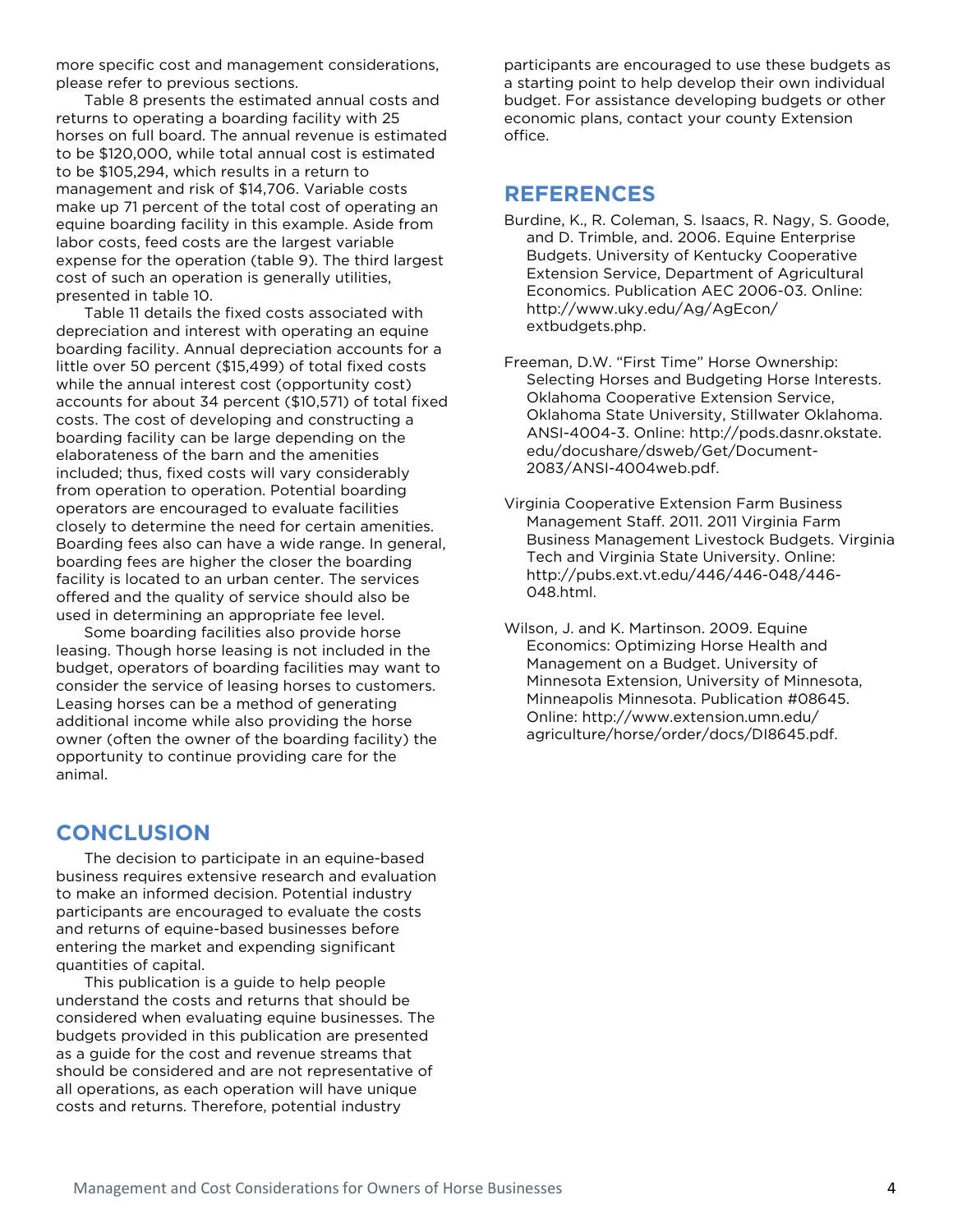|                                                                     | Quantity       | Unit       | Price       | <b>Group Total</b> |
|---------------------------------------------------------------------|----------------|------------|-------------|--------------------|
| <b>REVENUE</b>                                                      |                |            |             |                    |
| Sale of offspring                                                   | $\overline{4}$ | head       | \$10,000.00 | \$40,000.00        |
| Sale of mares <sup>b</sup>                                          | 0.57           | head       | \$2,000.00  | \$1,142.86         |
| <b>Total Revenue</b>                                                |                |            |             | \$41,142.86        |
|                                                                     |                |            |             |                    |
| <b>VARIABLE COSTS</b>                                               |                |            |             |                    |
| Hay                                                                 | $\overline{7}$ | ton        | \$200.00    | \$1,400.00         |
| Concentrate <sup>c</sup>                                            | 3.6            | ton        | \$300.00    | \$1,080.00         |
| Salt/mineral <sup>d</sup>                                           | $\,8\,$        | block      | \$16.00     | \$128.00           |
| Pasture maintenance <sup>e</sup>                                    | 3.00           | acre/mare  | \$130.00    | \$1,560.00         |
| General health (mares)f                                             | $\overline{4}$ | mare       | \$940.00    | \$3,760.00         |
| General health (foals)                                              | $\overline{4}$ | foal       | \$662.00    | \$2,648.00         |
| <b>Breeding expenses</b>                                            | $\overline{4}$ | mare       | \$1,215.00  | \$4,860.00         |
| Bedding <sup>g</sup>                                                | $\overline{4}$ | mare       | \$780.00    | \$3,120.00         |
| Fence repair                                                        | \$3,600        | percent    | 5.0%        | \$180.00           |
| Barn repair                                                         | \$30,000       | percent    | 2.0%        | \$600.00           |
| Machinery maintenance                                               | \$58,750       | percent    | 1.5%        | \$881.25           |
| Waste disposalh                                                     | $\overline{4}$ | tons/mare  | \$20.00     | \$320.00           |
| <b>Utilities</b>                                                    |                |            |             | \$6,120.00         |
| Insurance on mares                                                  | \$16,000       | percent    | 2%          | \$320.00           |
| <b>Hired labor</b>                                                  | $\circ$        | hours      | \$10.00     | \$0.00             |
| Marketing fees                                                      | $\overline{4}$ | yearling   | \$1,560.00  | \$6,240.00         |
| <b>Breed association membership</b>                                 | 1              | annual     | \$100.00    | \$100.00           |
| Registration                                                        | $\overline{4}$ | foal       | \$50.00     | \$200.00           |
| Other                                                               | $\circ$        | head/month |             | \$0.00             |
| <b>Total Variable Cost</b>                                          |                |            |             | \$33,517.25        |
|                                                                     |                |            |             |                    |
| <b>FIXED COSTS</b>                                                  |                |            |             |                    |
| Annual depreciation of capital assetsi                              |                |            |             | \$11,919.05        |
| Annual interest on investmenti                                      |                |            |             | \$6,277.50         |
| Insurance: casualty and liability                                   | \$98,750       | percent    | 1.5%        | \$1,481.25         |
| Property taxes                                                      | \$81,600       | rate/\$100 | \$0.63      | \$514.08           |
| Operator labor                                                      | 100            | hours/mare | \$12.00     | \$1,200.00         |
| <b>Total Fixed Cost</b>                                             |                |            |             | \$21,391.88        |
| <b>Total Cost</b>                                                   |                |            |             | \$54,909.13        |
|                                                                     |                |            |             |                    |
| <b>Return to Management and Risk</b>                                |                |            |             | $-$13,766.27$      |
| a Operation with four mares producing one foal a vear for each mare |                |            |             |                    |

### Table 1. Annual Cost and Returns of Operating a Broodmare Operation<sup>a\*</sup>

)peration with four mares producing one foal a year for each mare.

b Mares are assumed to have a useful life of seven years. In a four-mare operation, this would mean an average marketing rate of 0.57 head per year.

<sup>c</sup> Most horses needs for maintenance can be achieved with only forage, but lactating horses often need supplementation.

<sup>d</sup> Only needed if forage test determines mineral needs are not met by forage intake alone.

<sup>e</sup> Includes weed control, mowing, fertilizer, lime and seed.

<sup>f</sup> Farrier costs are included in general health cost.

<sup>g</sup> Bedding alternatives include shavings, wood pellets, peat moss and straw.

h Waste is assumed to be composted and spread across available pasture.

<sup>i</sup> Depreciation is calculated using straight line depreciation.

<sup>j</sup> Annual interest on investment is calculated using simple interest over the useful life of the asset.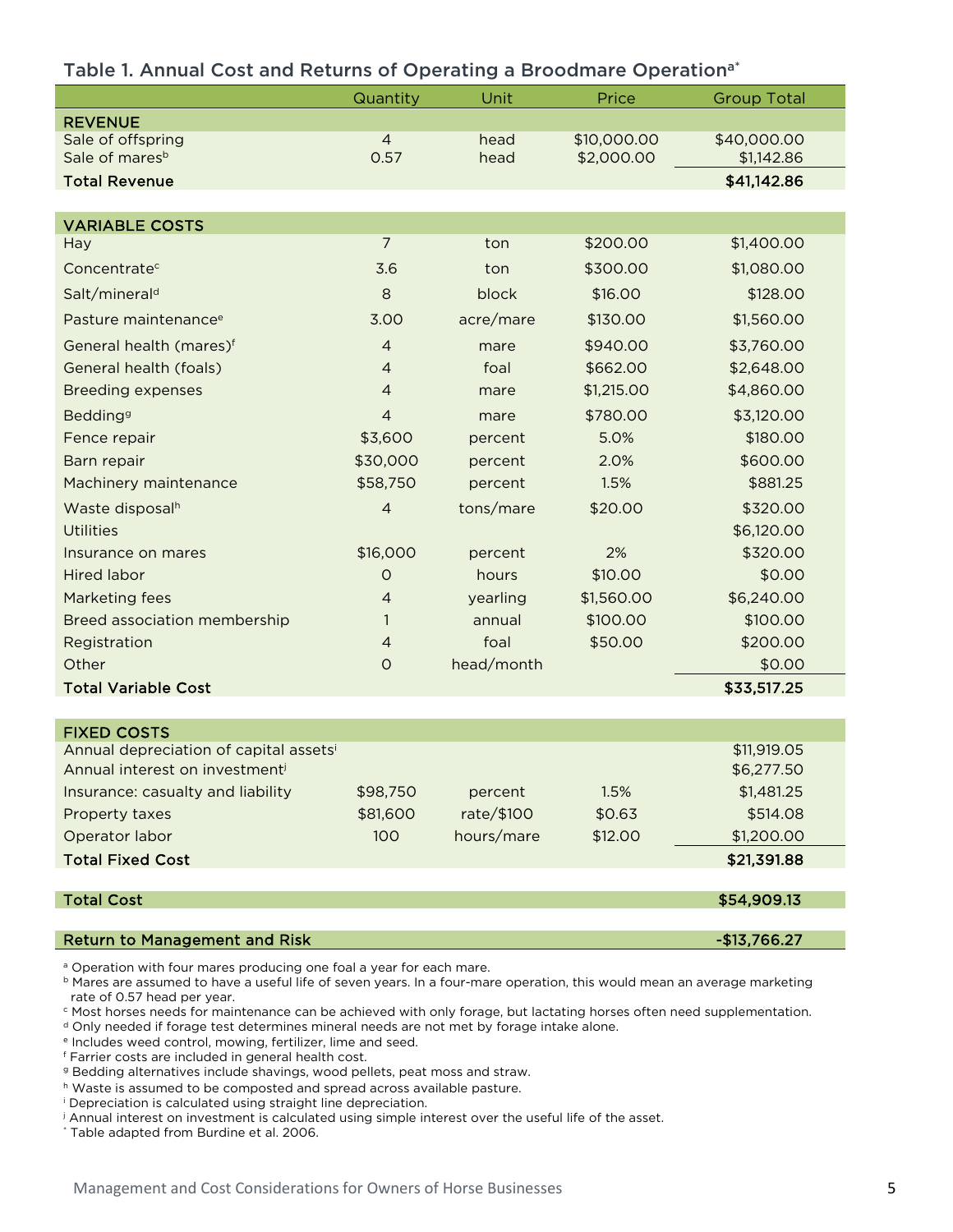|                                    | Quantity       | Unit  | Price   | Total    |
|------------------------------------|----------------|-------|---------|----------|
| <b>Fecal Egg Count</b>             | 2              | tests | \$16,00 | \$32.00  |
| Deworming <sup>a</sup>             | $\overline{2}$ | doses | \$16.00 | \$32.00  |
| Vaccination                        |                |       |         |          |
| EWE, WN, EHV, EIV, tetanus, rabies | $\mathbf{1}$   | doses | \$50.00 | \$50.00  |
| EWE, WN, EHV, EIV, tetanus booster | 1              | doses | \$30.00 | \$30.00  |
| Pneumabort EHV <sup>b</sup>        | 3              | doses | \$18.00 | \$54.00  |
| PHF                                | $\mathbf{1}$   | doses | \$20.00 | \$20.00  |
| <b>Strangles</b>                   | 1              | doses | \$20.00 | \$20.00  |
| <b>Veterinary Visits</b>           |                |       |         |          |
| Basic Health Exam                  | 1              | tests | \$20.00 | \$20.00  |
| Travel Fee                         |                | trips | \$40.00 | \$40.00  |
| Farrier                            | 9              | trims | \$65.00 | \$585.00 |
| EIA/Coggins                        | 1              | tests | \$27.00 | \$27.00  |
| <b>Health Certificates</b>         | 1              | cert  | \$30.00 | \$30.00  |

### Table 2. Annual Health Care and Veterinary Costs for Broodmares\*

Total health cost per mare the state of the state of the state  $$940.00$ 

<sup>a</sup> Deworming should be based on results from fecal egg count.

<sup>b</sup> Administered during 5th, 7th and 9th months of pregnancy.

#Timing of vaccinations: www.aaep.org/custdocs/adultvaccinationchart.pdf.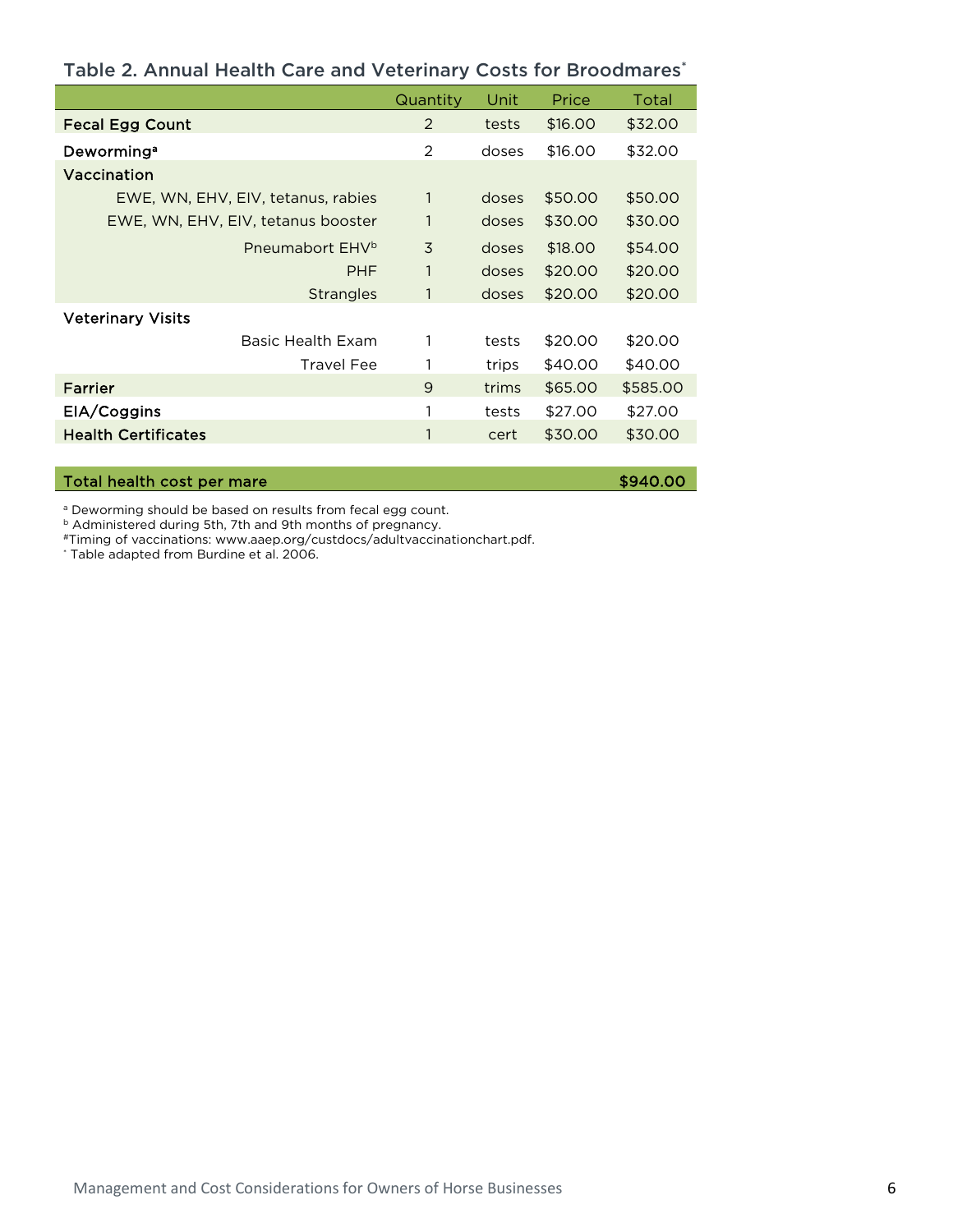| Table 3. Annual Health Care and Veterinary Costs for Foals/Weanlings <sup>a*</sup> |  |  |  |  |  |
|------------------------------------------------------------------------------------|--|--|--|--|--|
|------------------------------------------------------------------------------------|--|--|--|--|--|

|                                          | Quantity       | Unit  | Price   | Total    |
|------------------------------------------|----------------|-------|---------|----------|
| <b>Fecal Egg Count</b>                   | 2              | tests | \$16.00 | \$32.00  |
| Dewormingb                               | 2              | doses | \$16.00 | \$32.00  |
| Vaccination                              |                |       |         |          |
| EWE, WN, EHV, EIV, tetanus <sup>c#</sup> | 3              | doses | \$40.00 | \$120.00 |
| $Rabies^{d#}$                            | 2              | doses | \$4.00  | \$8.00   |
| Botulism <sup>e#</sup>                   | $\overline{3}$ | doses | \$30.00 | \$90.00  |
| PHF <sup>ft</sup>                        | 2              | doses | \$20.00 | \$40.00  |
| Strangles <sup>c#</sup>                  | 3              | doses | \$20.00 | \$60.00  |
| <b>Veterinary Visits</b>                 | 3              | doses |         |          |
| Basic Health Exam                        |                | tests | \$20.00 | \$20.00  |
| <b>Travel Fee</b>                        |                | trips | \$40.00 | \$40.00  |
| Farrier                                  | 3              | trims | \$65.00 | \$195.00 |
| EIA/Coggins                              |                | tests | \$27.00 | \$27.00  |
| <b>Health Certificates</b>               | $\mathbf{1}$   | cert  | \$30.00 | \$30.00  |

### Total health cost per foal/weanling \$662.00

<sup>a</sup> Foals and weanlings less than 12 months of age.

**b** Deworming should be based on results from fecal egg count.

<sup>c</sup> First dose at 4 to 6 months of age. Second dose 4 to 6 weeks after first dose. Third dose at 10 to 12 months of age.

<sup>d</sup> First dose at 6 months of age. Second dose 4 to 6 weeks after first dose.

<sup>e</sup> First dose at 2 to 3 months of age. Second dose 4 weeks after first dose. Third dose at 4 weeks after second dose.

<sup>f</sup> First dose at 5 months of age. Second dose 3 to 4 weeks after first dose.

#Timing of vaccinations: www.aaep.org/custdocs/FoalVaccinationChart.pdf.

\* Table adapted from Burdine et al. 2006.

### Table 4. Broodmare Breeding Costs\*

|                               | Quantity | Unit          | Price      | Total      |
|-------------------------------|----------|---------------|------------|------------|
| Pre-breeding exam             |          | exam/mare     | \$30.00    | \$30.00    |
| Ovulation check               |          | exam/mare     | \$40.00    | \$40.00    |
| <b>Breeding fee</b>           |          | breeding/mare | \$1,000.00 | \$1,000.00 |
| Pregnancy check               |          | exam/mare     | \$50.00    | \$50.00    |
| Pregnancy follow up           | 2        | exam/mare     | \$40.00    | \$80.00    |
| Breeding and foaling supplies |          | supplies/mare | \$15,00    | \$15,00    |

### Total Breeding Cost per Head **\$1,215.00** \$1,215.00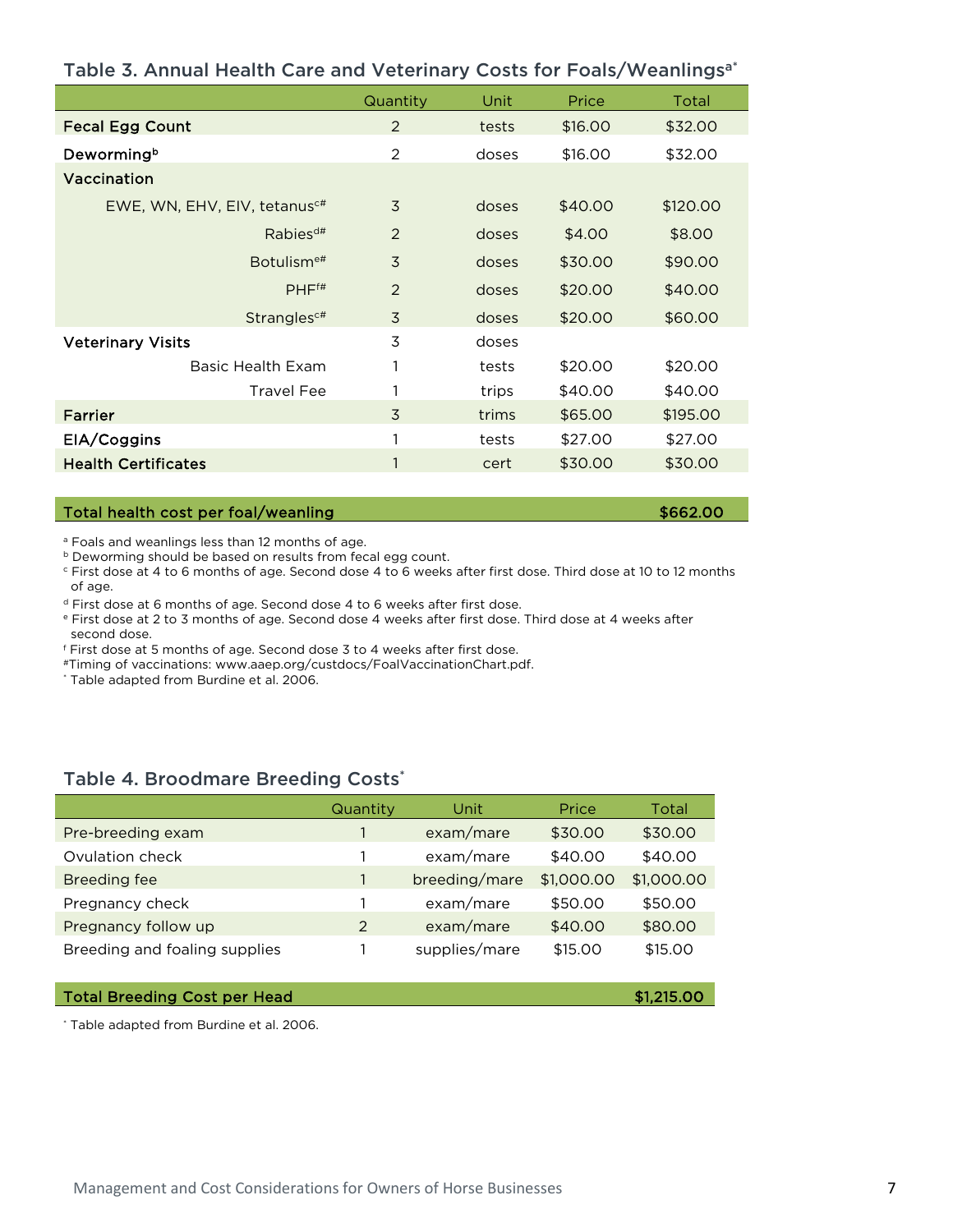# Table 5. Cost of Marketing and Selling Offspring from Broodmare Operation<sup>\*</sup>

|                                     | Quantity          | Unit           | Price   | Total      |
|-------------------------------------|-------------------|----------------|---------|------------|
| Advertising                         | $12 \overline{ }$ | month          | \$30.00 | \$360.00   |
| Consignment <sup>a</sup>            |                   | vearlings      | \$0.00  | \$0.00     |
| Fitting/Training                    | 60                | days/head      | \$20.00 | \$1,200.00 |
| Transportation <sup>a</sup>         | O                 | miles          | \$1.40  | \$0.00     |
| Sales Commission <sup>a</sup>       | \$0.00            | yearling sales | 5%      | \$0.00     |
| Pre sale radiographs <sup>b</sup>   |                   | yearlings      | \$0.00  | \$0.00     |
| Pre sale endoscopy <sup>b</sup>     |                   | vearlings      | \$0.00  | \$0.00     |
| Pre sale health papers <sup>b</sup> |                   | vearlings      | \$0.00  | \$0.00     |

#### Total Marketing Cost **\$1,560.00**

a Onsite private treaty sales assumed; thus, no consignment fee, transportation or sales commission.

**b Highly variable, consult a local veterinarian for cost estimate.** 

\* Table adapted from Burdine et al. 2006.

# Table 6. Annual Utility Expenses Associated with Horse Ownership on Owned Land\*

|                         | <b>Average Monthly Bill</b> | Horses <sup>a</sup> | <b>Annual Total</b> |
|-------------------------|-----------------------------|---------------------|---------------------|
| Water                   | \$60.00                     | 100%                | \$720.00            |
| Electricity             | \$120.00                    | $100\%$             | \$1,440.00          |
| Phone                   | \$140.00                    | 40%                 | \$672.00            |
| Gas                     | \$0.00                      | 100%                | \$0.00              |
| Internet                | \$60.00                     | 40%                 | \$288,00            |
| Fuel (gasoline, diesel) | \$250.00                    | 100%                | \$3,000.00          |

### Total Utilities \$6,120.00

a Estimates of the overall cost attributed to horse ownership.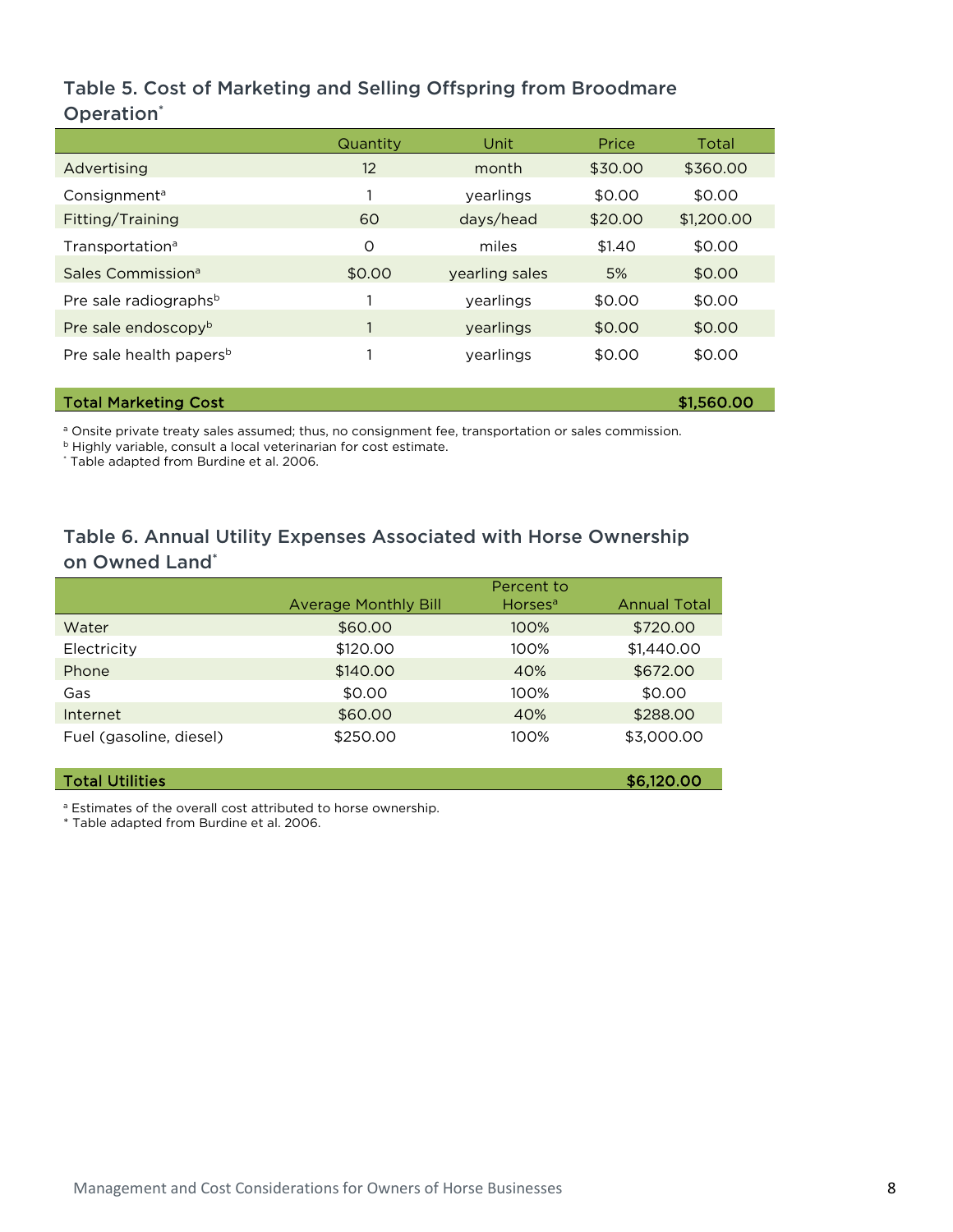### Table 7. Broodmare Operation Costs\*

|                        |          |             |                        |                            |                            |                           |         | <b>Allocated to Business</b><br><b>Enterprise</b> <sup>a</sup> |                         |                                             |                  |                                     |                                                  |
|------------------------|----------|-------------|------------------------|----------------------------|----------------------------|---------------------------|---------|----------------------------------------------------------------|-------------------------|---------------------------------------------|------------------|-------------------------------------|--------------------------------------------------|
|                        | Quantity | Unit        | Purchase<br>Price/Unit | Salvage<br>Value/Un<br>it. | Total<br>Purchase<br>Price | Total<br>Salvage<br>Value | Percent | Purchase<br>Price                                              | <b>Salvage</b><br>Value | <b>Useful</b><br><b>Life</b><br>$(years)^b$ | Interest<br>Rate | Annual<br>Depreciation <sup>c</sup> | Annual<br>Interest on<br>Investment <sup>d</sup> |
| <b>Horses</b>          | 4        | head        | \$4,000                | \$2,000                    | \$16,000                   | \$8,000                   | 100%    | \$16,000                                                       | \$8,000                 |                                             | 5%               | \$1,142.86                          | \$600.00                                         |
| Tack/Barn<br>equipment | 4        | per<br>head | \$2,500                | \$0                        | \$10,000                   | \$0                       | 100%    | \$10,000                                                       | \$0                     | 3                                           | 5%               | \$3,333.33                          | \$250.00                                         |
| <b>Barn</b>            |          | each        | \$30,000               | \$0                        | \$30,000                   | \$0                       | 100%    | \$30,000                                                       | \$0                     | 20                                          | 5%               | \$1,500.00                          | \$750.00                                         |
| Land                   | 12       | acres       | \$4,000                | \$4,000                    | \$48,000                   | \$48,000                  | 100%    | \$48,000                                                       | \$48,000                | 39                                          | 5%               | \$0.00                              | \$2,400.00                                       |
| Fencing                | 0.6      | miles       | \$6,000                | \$0                        | \$3,600                    | \$0                       | 100%    | \$3,600                                                        | \$0                     |                                             | 5%               | \$514.29                            | \$90.00                                          |
| Truck                  |          | each        | \$35,000               | \$15,000                   | \$35,000                   | \$15,000                  | 25%     | \$8,750                                                        | \$3,750                 | 5                                           | 5%               | \$1,000.00                          | \$312.50                                         |
| <b>Trailer</b>         |          | each        | \$20,000               | \$5,000                    | \$20,000                   | \$5,000                   | 100%    | \$20,000                                                       | \$5,000                 | 5                                           | 5%               | \$3,000.00                          | \$625.00                                         |
| Tractor                |          | each        | \$30,000               | \$20,000                   | \$30,000                   | \$20,000                  | 100%    | \$30,000                                                       | \$20,000                |                                             | 5%               | \$1,428.57                          | \$1,250.00                                       |

| Total | \$192,600 | \$96,000 | \$166,350 | \$84,750 | \$11,919.05 | \$6,277.50 |
|-------|-----------|----------|-----------|----------|-------------|------------|
|       |           |          |           |          |             |            |

<sup>a</sup> Estimates of the overall cost of an asset attributed to the equine business enterprise.

b Based on IRS depreciation, depletion and amortization. www.irs.gov/publications/p225/ch07.html#en\_US\_2015\_publink1000177268

c Annual depreciation is calculated using straight line depreciation, e.g., (\$16,000 - \$8,000)/7 years = \$1,142.86 per year is the annual depreciation charge for the horse business.

d Annual interest on investment is calculated using simple interest over the useful life of the asset, e.g., ((\$16,000 + \$8,000)/2) X 0.05 = \$600 per year interest on investment for the horse business.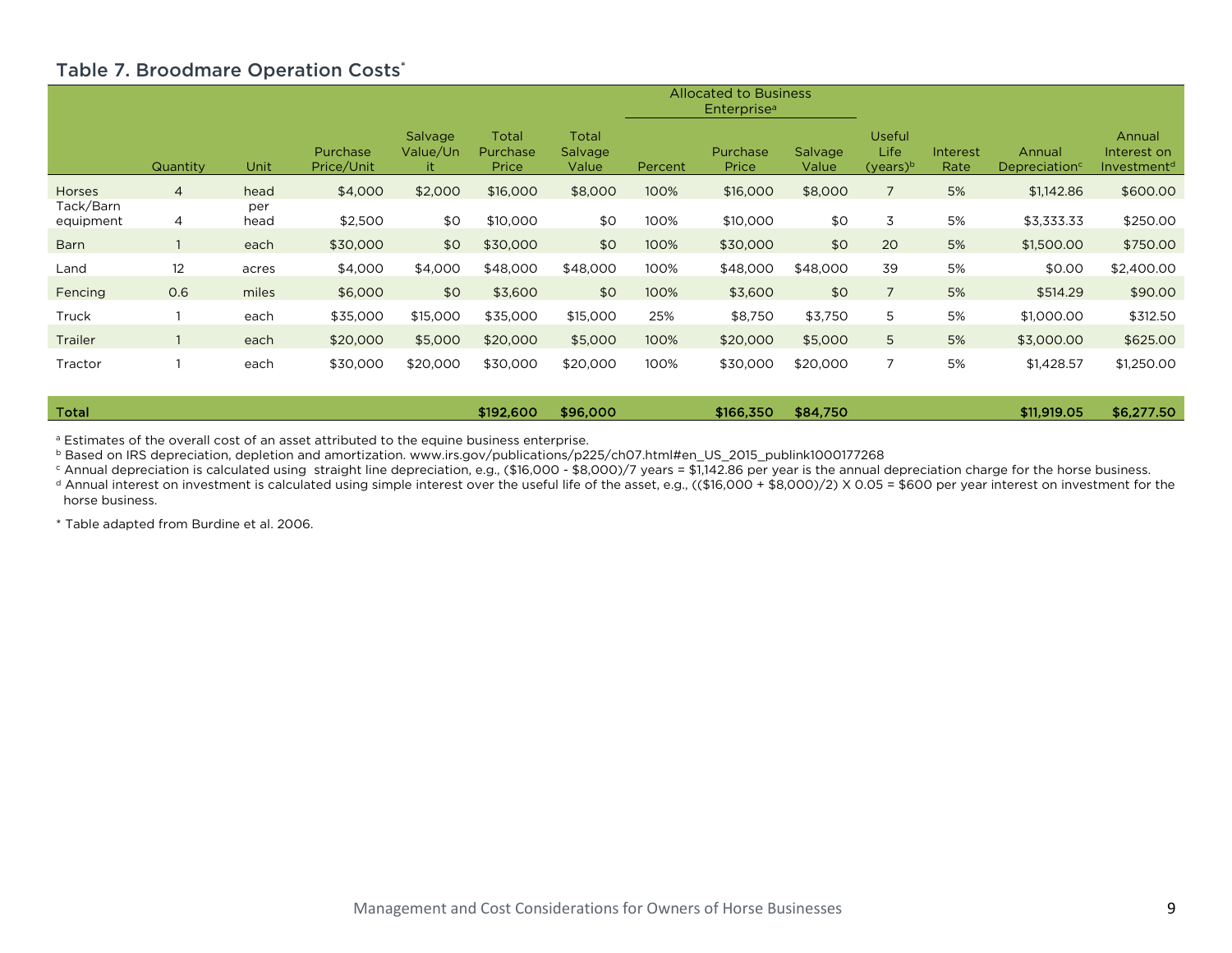# Table 8. Annual Cost and Returns to Operating an Equine Boarding Facility\*

|                                                                                                                                                                                      | Quantity   | Unit        | Price    | <b>Group Total</b> |
|--------------------------------------------------------------------------------------------------------------------------------------------------------------------------------------|------------|-------------|----------|--------------------|
| <b>REVENUE</b>                                                                                                                                                                       |            |             |          |                    |
| Full board fees <sup>a</sup>                                                                                                                                                         | 25         | head/month  | \$400.00 | \$120,000.00       |
| Partial board fees                                                                                                                                                                   | O          | head/month  | \$250.00 | \$0.00             |
| Pasture board fees                                                                                                                                                                   | O          | head/month  | \$150.00 | \$0.00             |
| <b>Total Revenue</b>                                                                                                                                                                 |            |             |          | \$120,000.00       |
|                                                                                                                                                                                      |            |             |          |                    |
| <b>VARIABLE COSTS</b>                                                                                                                                                                |            |             |          |                    |
| Haybc                                                                                                                                                                                | <b>110</b> | ton         | \$150.00 | \$16,500.00        |
| Concentrate                                                                                                                                                                          | $\circ$    | ton         | \$300.00 | \$0.00             |
| Salt/mineral <sup>d</sup>                                                                                                                                                            | 50         | block       | \$16.00  | \$800.00           |
| Pasture Maintenance <sup>e</sup>                                                                                                                                                     | 1.00       | acre/horse  | \$130.00 | \$3,250.00         |
| Beddingf                                                                                                                                                                             | 25.00      | horse       | \$780.00 | \$19,500.00        |
| Fence repair                                                                                                                                                                         | \$7,200    | percent     | 5.0%     | \$360.00           |
| Barn repair                                                                                                                                                                          | \$100,000  | percent     | 2.0%     | \$2,000.00         |
| Machinery maintenance                                                                                                                                                                | \$58,750   | percent     | 1.5%     | \$881.25           |
| Waste disposal <sup>9</sup>                                                                                                                                                          | 25         | tons/horse  | \$20.00  | \$500.00           |
| <b>Utilities</b>                                                                                                                                                                     |            |             |          | \$10,800.00        |
| <b>Hired labor</b>                                                                                                                                                                   | 80         | hours/horse | \$10.00  | \$20,000.00        |
| Other                                                                                                                                                                                | $\circ$    | head/month  |          | \$0.00             |
| <b>Total Variable Cost</b>                                                                                                                                                           |            |             |          | \$74,591.25        |
|                                                                                                                                                                                      |            |             |          |                    |
| <b>FIXED COSTS</b>                                                                                                                                                                   |            |             |          |                    |
| Annual depreciation of capital assetsh                                                                                                                                               |            |             |          | \$15,498.81        |
| Annual interest on investmenti                                                                                                                                                       |            |             |          | \$10,570.63        |
| Insurance: casualty and liability                                                                                                                                                    | \$181,875  | percent     | 1.5%     | \$2,728.13         |
| Property taxes                                                                                                                                                                       | \$207,200  | rate/\$100  | \$0.63   | \$1,305.36         |
| Operator labor                                                                                                                                                                       | 50         | hours/horse | \$12.00  | \$600.00           |
| <b>Total Fixed Cost</b>                                                                                                                                                              |            |             |          | \$30,702.92        |
|                                                                                                                                                                                      |            |             |          |                    |
| <b>Total Cost</b>                                                                                                                                                                    |            |             |          | \$105,294.17       |
| <b>Return to Management and Risk</b>                                                                                                                                                 |            |             |          | \$14,705.83        |
| <sup>a</sup> Full board costs may range from \$350 to \$1,200 per month.                                                                                                             |            |             |          |                    |
| <b>b</b> Most horses needs for maintenance can be achieved with only forage.<br><sup>c</sup> It is assumed horses are fed at 2 percent of body weight (1,200 lbs mature body weight) |            |             |          |                    |

<sup>d</sup> Only needed if forage test determines mineral needs are not met by forage intake alone.

<sup>e</sup> Includes weed control, mowing, fertilizer, lime and seed.

<sup>f</sup> Bedding alternatives include shavings, wood pellets, peat moss and straw.

<sup>g</sup> Waste is assumed to be composted and spread across available pasture.

h Depreciation is calculated using straight line depreciation.

<sup>i</sup> Annual interest on investment is calculated using simple interest over the useful life of the asset.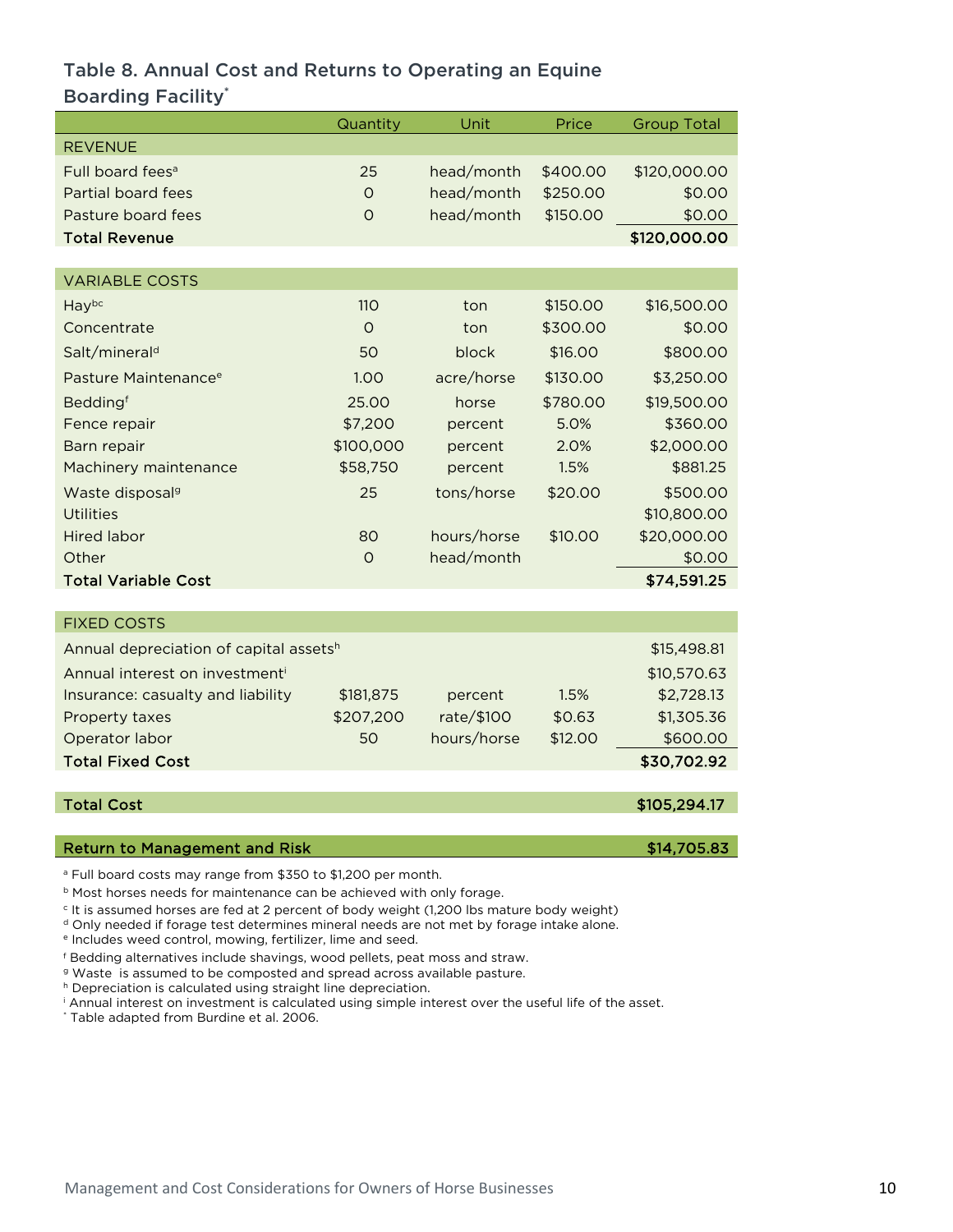| Table 9. Annual Feed Costs for an Equine Boarding Facility" |          |           |           |             |  |  |  |
|-------------------------------------------------------------|----------|-----------|-----------|-------------|--|--|--|
|                                                             | Quantity | Unit      | Price     | Total       |  |  |  |
| FULL BOARD <sup>b</sup>                                     | 25       | horses    |           |             |  |  |  |
| Hay                                                         | 4.4      | ton/horse | \$200.00  | \$880.00    |  |  |  |
| Concentrate                                                 | $\Omega$ | ton/horse | \$300.00  | \$0.00      |  |  |  |
| Salt/mineral                                                | 2        | block     | \$16.00   | \$32.00     |  |  |  |
|                                                             |          |           | Feed cost | \$22,800.00 |  |  |  |
|                                                             |          |           |           |             |  |  |  |
| PARTIAL BOARD <sup>c</sup>                                  | O        | horses    |           |             |  |  |  |
|                                                             |          |           |           |             |  |  |  |

# Table 9. Annual Feed Costs for an Equine Boarding Facility<sup>a\*</sup>

| PARTIAL BOARD <sup>c</sup> |   | horses    |           |        |  |
|----------------------------|---|-----------|-----------|--------|--|
| Hay                        |   | ton/horse | \$200.00  | \$0.00 |  |
| Concentrate                | Ő | ton/horse | \$300.00  | \$0.00 |  |
| Salt/mineral               |   | block     | \$16,00   | \$0.00 |  |
|                            |   |           | Feed cost | \$0.00 |  |

| PASTURE BOARD <sup>d</sup> |          | horses    |           |        |
|----------------------------|----------|-----------|-----------|--------|
| Hay                        | $\Omega$ | ton/horse | \$200.00  | \$0.00 |
| Concentrate                | O        | ton/horse | \$300.00  | \$0.00 |
| Salt/mineral               |          | block     | \$16.00   | \$0.00 |
|                            |          |           | Feed cost | \$0.00 |

# Total Feed Cost  $$22,800.00$

a Boarding operations may provide full, partial, and/or pasture board, and each type of boarding can look vastly different from one boarding facility to the next.

**b** Generally includes barn stall, daily feeding and watering, waste removal, and bedding, daily turnout for exercise, and other services.

 $\epsilon$  Often includes many of the same services as full board, but it may require owner to perform services on weekends. May require separate feed purchase.

- d Boarded on pasture with hay provided as needed.
- \* Table adapted from Burdine et al. 2006.

## Table 10. Annual Utility Expenses Associated with Equine Boarding Facility\*

|                         |                             | Percent Cost to     |                     |
|-------------------------|-----------------------------|---------------------|---------------------|
|                         | <b>Average Monthly Bill</b> | Horses <sup>a</sup> | <b>Annual Total</b> |
| Water                   | \$200.00                    | 100%                | \$2,400.00          |
| Electricity             | \$200.00                    | 100%                | \$2,400.00          |
| Phone                   | \$140.00                    | 100%                | \$1,680.00          |
| Gas                     | \$0.00                      | 100%                | \$0.00              |
| Internet                | \$60.00                     | 100%                | \$720.00            |
| Fuel (gasoline, diesel) | \$300.00                    | 100%                | \$3,600.00          |
|                         |                             |                     |                     |

#### Total Utilities \$10,800.00

<sup>a</sup> The percent of the overall cost attributed to horses.